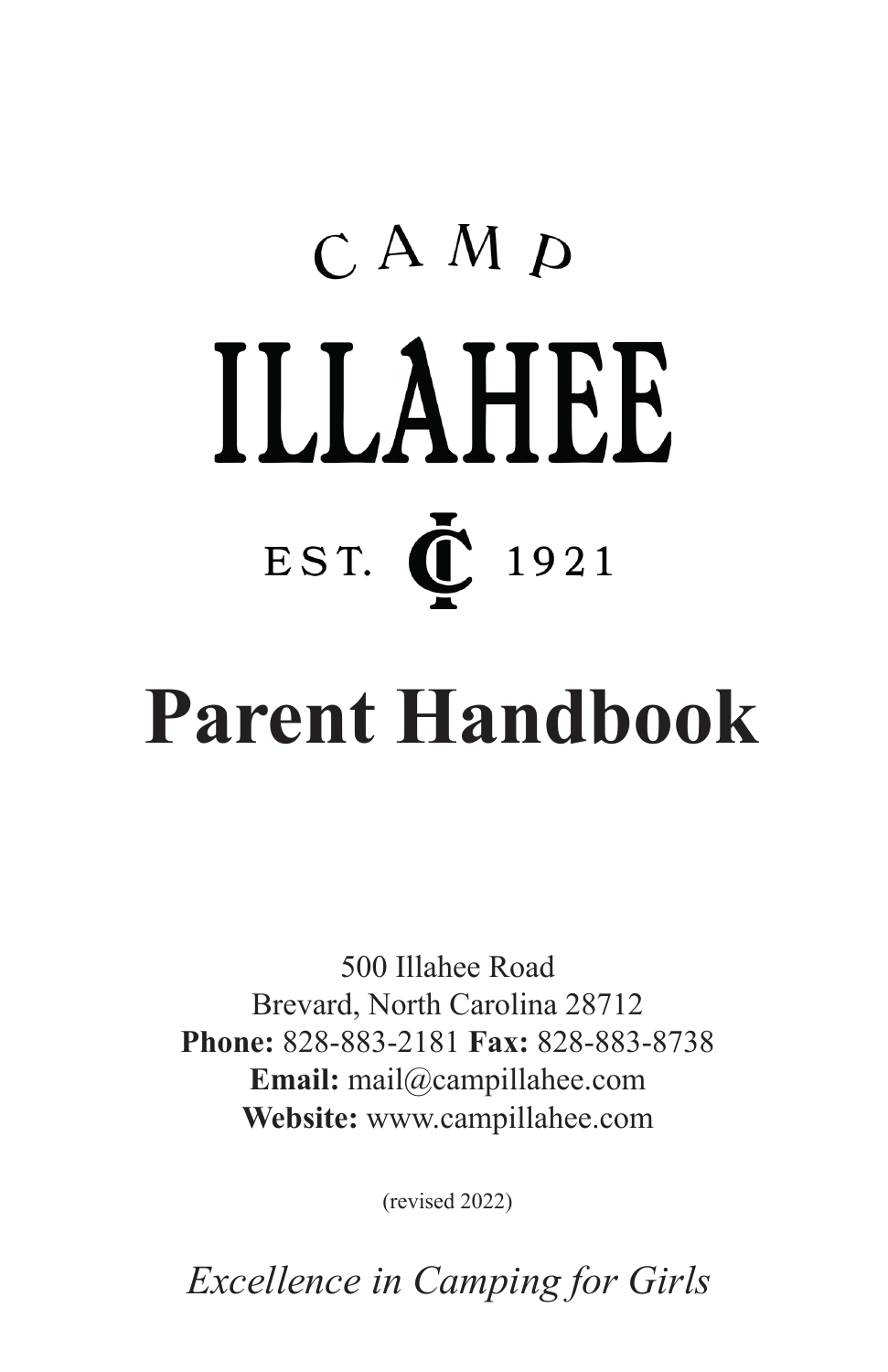#### **Introduction**

The Camp Illahee Parent Handbook is a supplement to the website. Please read the website, as well as the Parent Section for the most up to date information.

Objectives of the Camp Illahee experience include developing character, friendships, moral convictions, faith in God, self-esteem, and a love for nature. Camp is a time for your daughter to grow, to discover, and to thrive. Illahee provides opportunities for growth by creating a supportive atmosphere led by an enthusiastic and encouraging staff. Camp activities and programs develop campers' skills as well as the strengths of their personalities and attitudes, their perseverence, faith, and self-confidence. Through interaction with the outdoors in everyday living and in activities, Illahee underscores the value of nature in each child's life. In these ways, Illahee hopes to further the character development of individuals who will make positive contributions to their communities.

#### **Traditions and the Spirit of Illahee**

Illahee's traditions continually evolve, reflecting a dedication to progress and improvement. Each new direction remains in keeping with the "Spirit of Illahee" centering on friendships and the kind and caring community created at camp. Sunday night campfires provide an opportunity to sing songs that speak of love, faith, and the beauty of the world around us. "Canoe formation" offers a quiet moment at the end of the session for our community to reflect on the richness of the surroundings and the experiences of the past weeks. On Final Night, the community floats candle-lit wish boats and sings the camp's "Pine Tree" song for the last time. This ceremony reminds us to take the camp spirit of love and kindness out into the world.

The desire to epitomize the "Spirit of Illahee" reflects a community based on Christian values. The Illahee experience gives girls the opportunity to grow in their faith and to experience God's love away from their family and home church. The Illahee atmosphere is one of acceptance and encouragement to promote positive growth for campers and counselors.

#### **Honor Code**

We expect each camper to be a positive member of our community. In order to promote our "Heavenly World," we set high expectations as we work to offer a wholesome and emotionally and physically safe camp community. Upon their arrival, campers review with their cabin the **Illahee Honor Code: "On my honor, in the spirit of Illahee, I promise to be trustworthy, helpful, honest, and true,**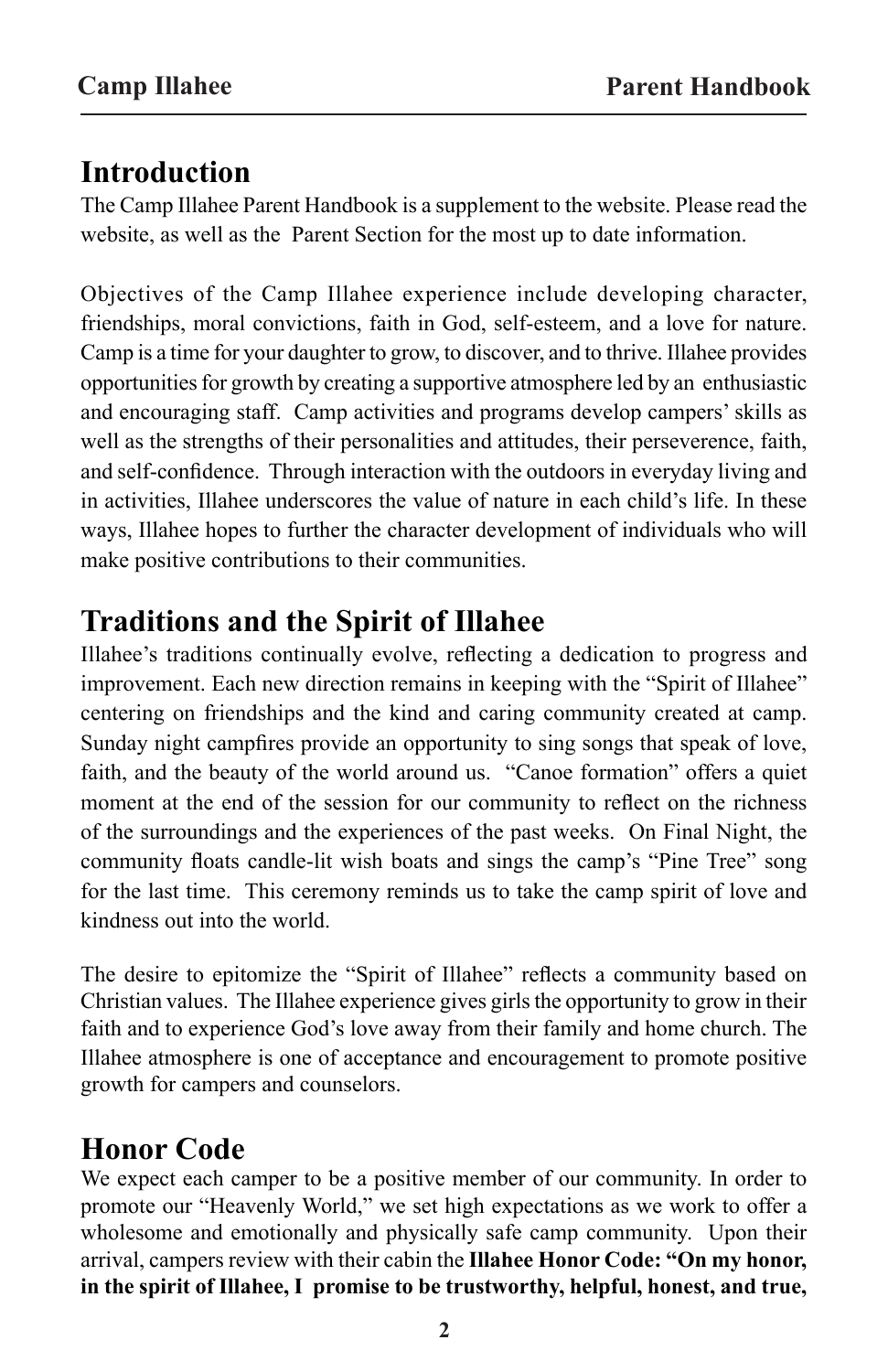**and to encourage others to do likewise."** We also ask that campers have a positive attitude, respect their fellow campers and staff, and that they not use or bring alcohol, drugs, drug paraphernalia, or tobacco/e-cigarettes/vaping products as well as cell phones, and handheld electronics (to include ebooks, GoPros, iPods, etc.)

#### **High Expectations for Illahee Campers**

We reserve the right to dismiss any camper who does not follow the above guidelines or whose behavior disrupts cabin life or the "Spirit of Illahee" in the community. Campers who exclude or intimidate others during the camp session or outside of the summer may not be asked to return to camp. Likewise campers who choose not to participate in activities or have emotional needs that overtake or negatively affect the cabin experience, or are a danger to herself or to others may be asked to leave camp early.

#### **Preparing for a Healthy Camp**

Each summer we rely on camp families to help in our efforts to create a healthy camp community. While the pandemic has become more "endemic", Covid is likely to require additional precautions this summer. We are relying on the following strategies to help mitigate any communicable illness:

1. Pre-camp – For the eight days leading up to camp, please avoid enclosed group activities. We recognize that some campers will be coming from the school year or educational opportunities, but we encourage you to avoid sleep overs, crowds, and unnecessary travel. Stay away from anyone who is sick or has symptoms of illness. 2. If recommended by your physician, we strongly encourage campers to be fully vaccinated for COVID 19 prior to camp. This includes a booster if eligible.

3. Take a Covid test prior to arrival (within 24 hours if antigen and 48 hours for PCR). We will email test requirements prior to your daughter's session with instructions for reporting a negative test result.

4. Beginning the Sunday prior to camp, please monitor your camper's health by completing the Eight Day Health Monitor Form found under Preparations on the website. This includes daily temperature checks, symptom screening and any update of covid exposure. This health monitoring form will need to come with your camper to turn in upon arrival at camp.

5. Let us know immediately if your daughter has been exposed to someone with COVID within two weeks of her session at camp. We will help to plan for her arrival.

6. Finally, please read  $\underline{A}$  Healthy Camp Begins at Home! We are relying on our partnership with you to have a safe summer. Thank you for going through these extra hoops as you prepare for camp!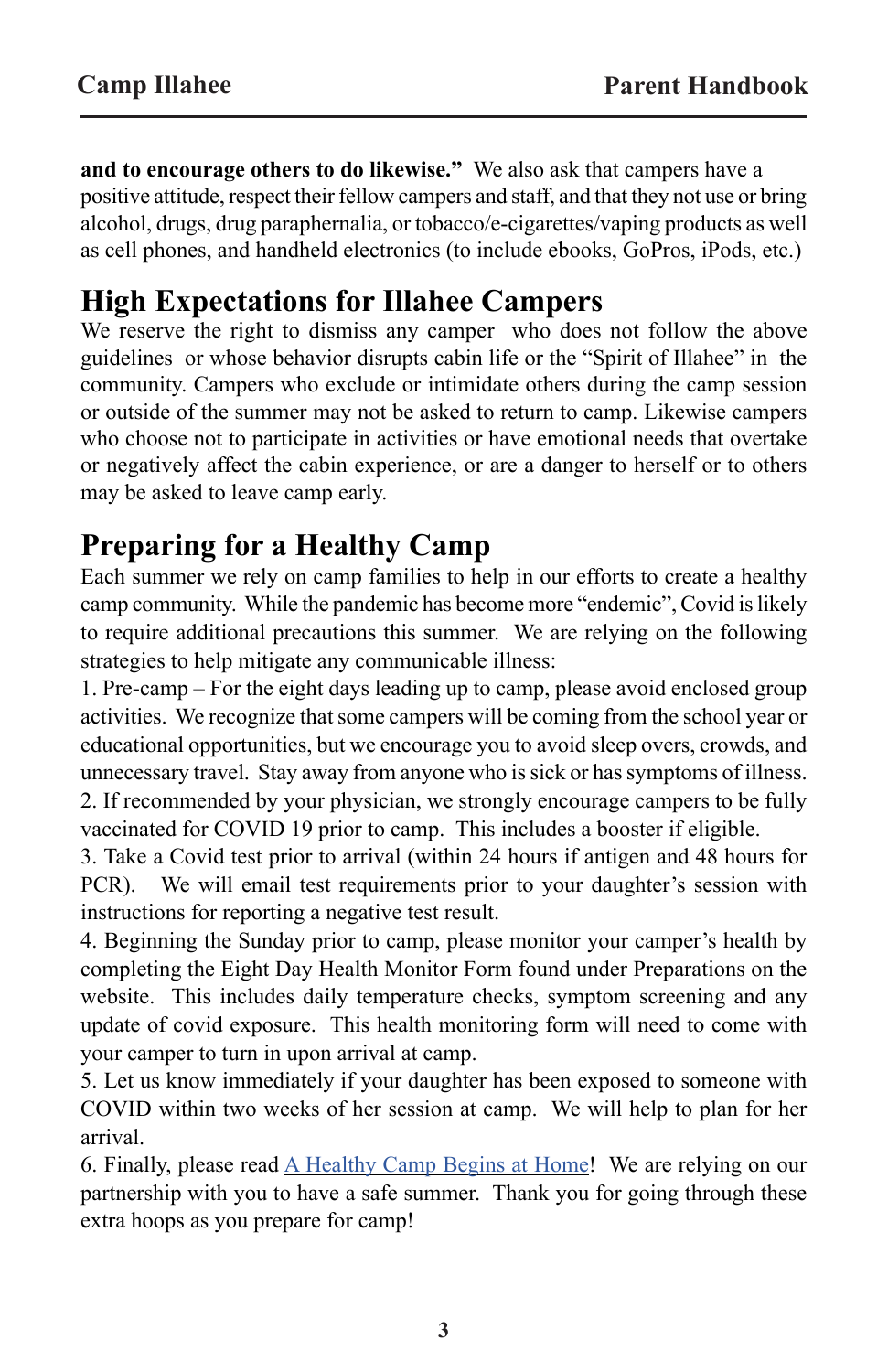#### **Opening Day/ Travel**

Opening and closing days are exciting days at camp filled with anticipation for meeting campers and counselors and for greeting families. As we work toward a healthy camp season, we will be staggering arrival by assigning drop off times between 9:30 and noon. These times will be emailed prior to the session. While this varies from our traditional opening days at camp, it allows us to start camp with a "safe bubble" in the cabin setting.

Camp families will be directed through camp's gates and greeted by directors. We will do a quick temperature and health screening, collect the health monitor form, and confirm a completed negative Covid test. Afterwards, your car will be directed to the unloading zone.

We prefer that girls travel to camp in personal vehicles but if it is necessary to fly, please wear a face covering and maintain social distancing during travel. For campers who fly to camp, we provide transportation to and from the Asheville (AVL) airport. If you have difficulty scheduling a flight into and out of AVL, we have limited pickup from Greenville, SC (GSP). Please contact Claire before scheduling flights so that she can coordinate the best arrival times and then please forward the finalized airline itinerary to her. If flying, please plan to ship the trunk to camp rather than taking it on the plan. Claire Bagwell is our travel coordinator; use her name as the person who will arrange your child's airport pick up. Review unaccompanied minor policies and pay fees directly to the airline when the ticket is purchased.

#### **Coming Early/Leaving Late**

Due to the importance of staff training and the limited preparation time between sessions, it is inconvenient for campers to arrive before opening day or to stay at camp after the session ends. In order to enjoy camp fully, it is important for campers to arrive on opening day and depart on closing day.

#### **Digital Images/ Social Media**

We approach the use of the internet and the posting of digital images with care, especially with regard to images that are taken by campers while at camp living in close quarters. We expect campers to take wholesome pictures at camp and reserve the right to scroll through and delete images that we deem inappropriate or embarrassing to other campers or staff members. **To protect campers and their privacy, girls may not post any person al camp photos or video on You Tube, Facebook, Twitter, Instagram, Snapchat, TikTok or other social media sites. Use of the Camp Illahee name should only be used by camp itself. It is the parents responsibility to monitor their daughter's social media as well as any**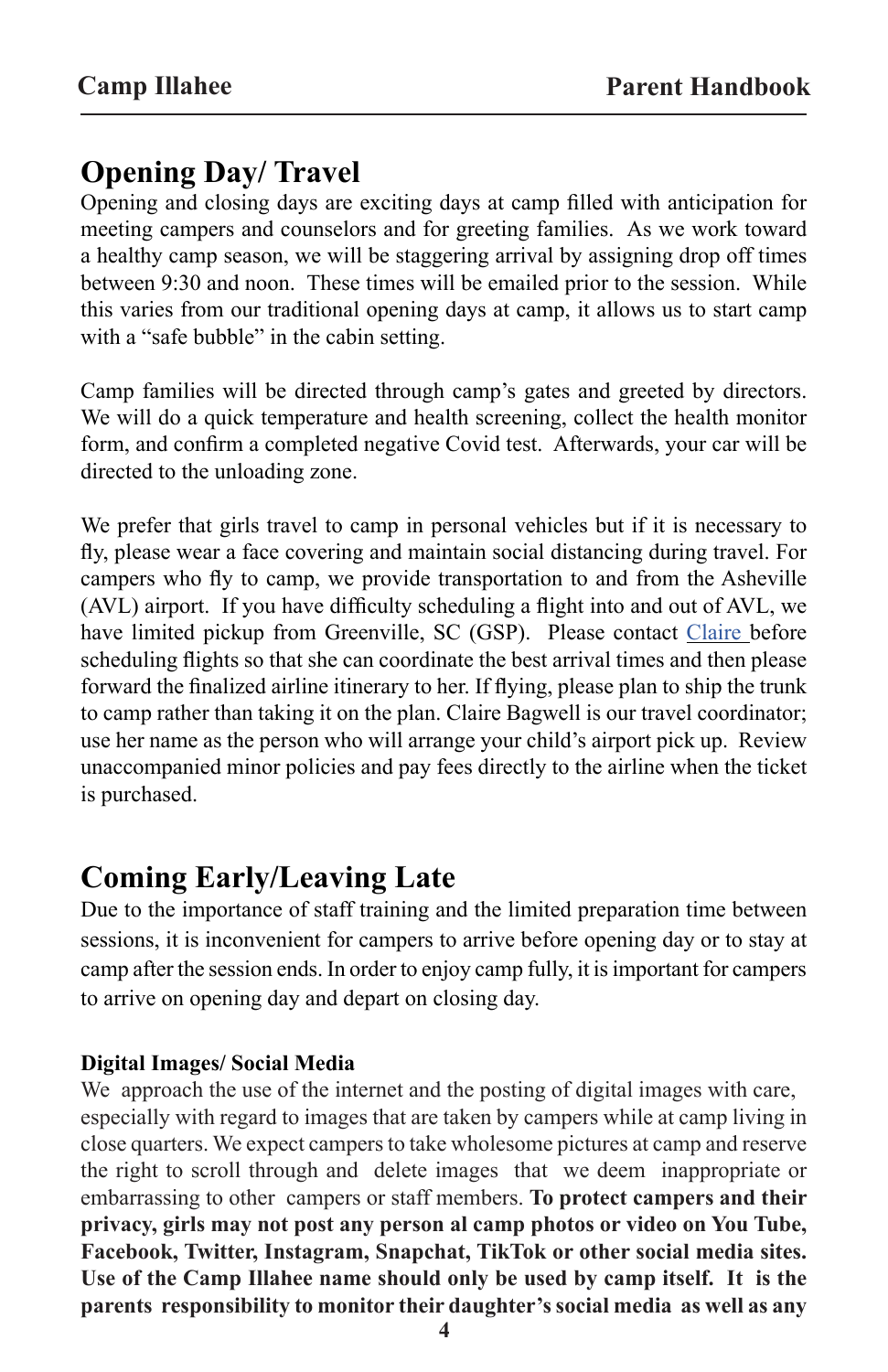**camper and counselor friendships outside of the camp session. Social media used negatively or to intimdate a staff member or camper is not tolerated and will result in dismissal from camp or from future enrollment.** 

#### **Electronic Devices/Ipods**

Camp is a great retreat from social media, and a time to unplug and enjoy the people, natural setting and surrounding community. Please do not send headphones, iPods, wireless or other WiFi enabled devices such as Fitbits, Apple watches, Kindles, laptops, cell phones or cameras with internet-uploading capability. Cabin counselors will have iPods with music that is appropriate for community enjoyment. If brought to camp, these items will be gathered and returned on closing day.

#### **Cabin Groups**

Camp Illahee cabins are arranged in three "hills." The youngest campers live on Hillbrook, then Heigh Ho, and the oldest on Pineview. Cabin groups are assigned by grade and age level. Requests for cabin mates can be emailed through the camper information link and can be honored if both campers are in the same grade level and there are no conflicting requests. We try not to place more than two campers from the same school and city in a cabin. Careful consideration will be given to each request; however, the final decision rests with the directors. Requests must be made by parents at least two weeks prior to the camp session.

#### **Laundry/Clothing**

Clothing should be functional and durable for camp. Bathing suits must be onepiece bathing suits. Please don't send valuable clothing. Camp Illahee cannot be held responsible for items lost or missing during camp. Be sure that attire is modest, in good taste and that bra straps and tummies are covered. Laundry is done once a week and is sorted and washed by cabin group. **Put your daughter's name on everything!** Mabel's Labels can be helpful. To order, visit www.mabelslabels.com. Campers should bring a pillow and pillowcases, blanket or comforter but camp will provide sheets (changed weekly) and towels. (Donated bath towels are always appreciated). Campers may bring their own sheets if preferred, but need to have enough sets for the session, as they are unable to be washed with camp laundry.

#### **Sundays and Illahee's Uniform**

The Sunday uniform is an Illahee tradition consiting of a white Illahee polo and blue tie, which may be purchased from camp and worn with white shorts. The girls will be fitted with uniform tops and receive pre-ordered items on opening day. Uniforms may be ordered through the Ship's Store pre-order form found on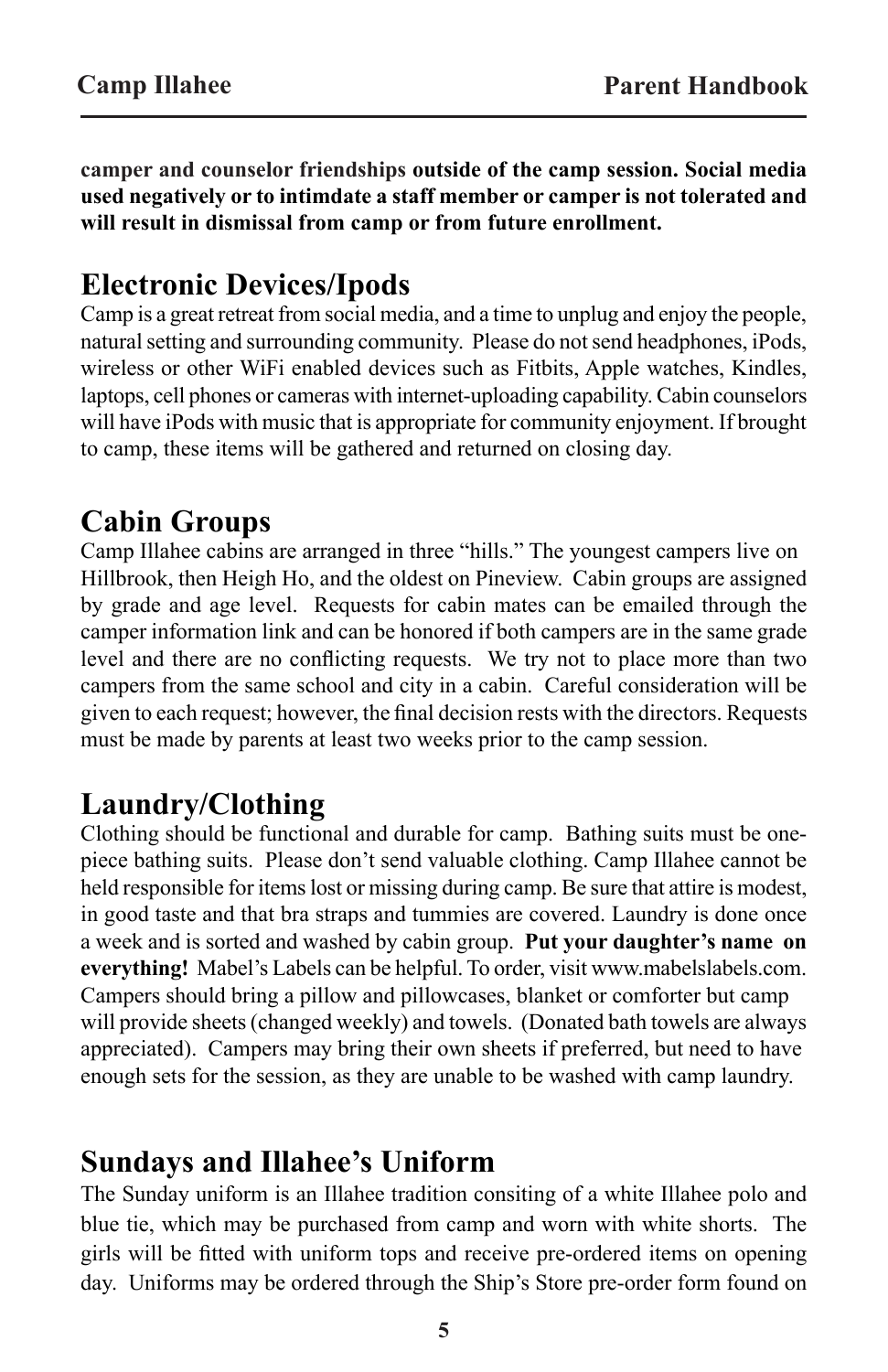the website camper information page. The five day Junior session campers are not required to have a uniform.

On Sundays, campers enjoy a buffet breakfast that includes fresh Krispy Kreme donuts and the chance to wear their pajamas to the dining hall. After cabin activity time, the camp gathers for a Christian worship service in the Woodland Chapel. The service, planned and carried out by counselors and campers, combines songs, readings, and an inspirational message. Transportation to early Mass for Catholic campers is offered during the three and four week sessions. Sunday afternoon activities involve the entire community in events such as the Amazing Race or the Swim Show. We end the day with singing and skits at campfire.

#### **Medical Information and Health Screening**

In our efforts to provide a healthy and safe experience for your daughter, it is important that your daughter's online Health Information form is completed and signed by a parent or guardian. The Physician's form is an additional medical form. Please download it for your daughter's medical provider to complete. Most physicians will sign and update the form if they have seen the camper within the past year. This form along with immunization records attached, should be mailed; emailed or faxed to camp by June 1st, prior to your daughter's arrival at camp. Communicate any changes to the health history prior to camp. Our medical staff depends on this information daily and in the event of an emergency.

Camp medical staff is available by phone and on opening days to discuss any medical concerns. If a child arrives at camp with a fever, a stomach virus, or coronavirus symptoms, she will need to leave camp until the fever subsides or symptoms can be evaluated. Likewise, please make us aware of illness within 14 days of arrival at camp and fill out the Eight Day Health Monitor Form (to turn in with Proof of Negative Covid test) upon arrival at camp.

• All daily medication must arrive at camp in Blister Packaging, filled by a licensed pharmacist, labeled with the dosage instructions and name of the prescribing physician. We prefer blister packs that are set up for a week's worth of medication with four different times (breakfast, lunch, dinner, and bedtime) for administrations. Blister packaging can be filled at home by your local pharmacy (rather than by a CVS or Walgreens). Gordon's Pharmacy in Brevard offers this service. Please allow a three-week lead time for filling the blister packs. PRN medications do not need to be packaged.

• Medication must be dispensed based on prescribing physician's instructions. Talk with a director before altering regular medications, such as ADHD medication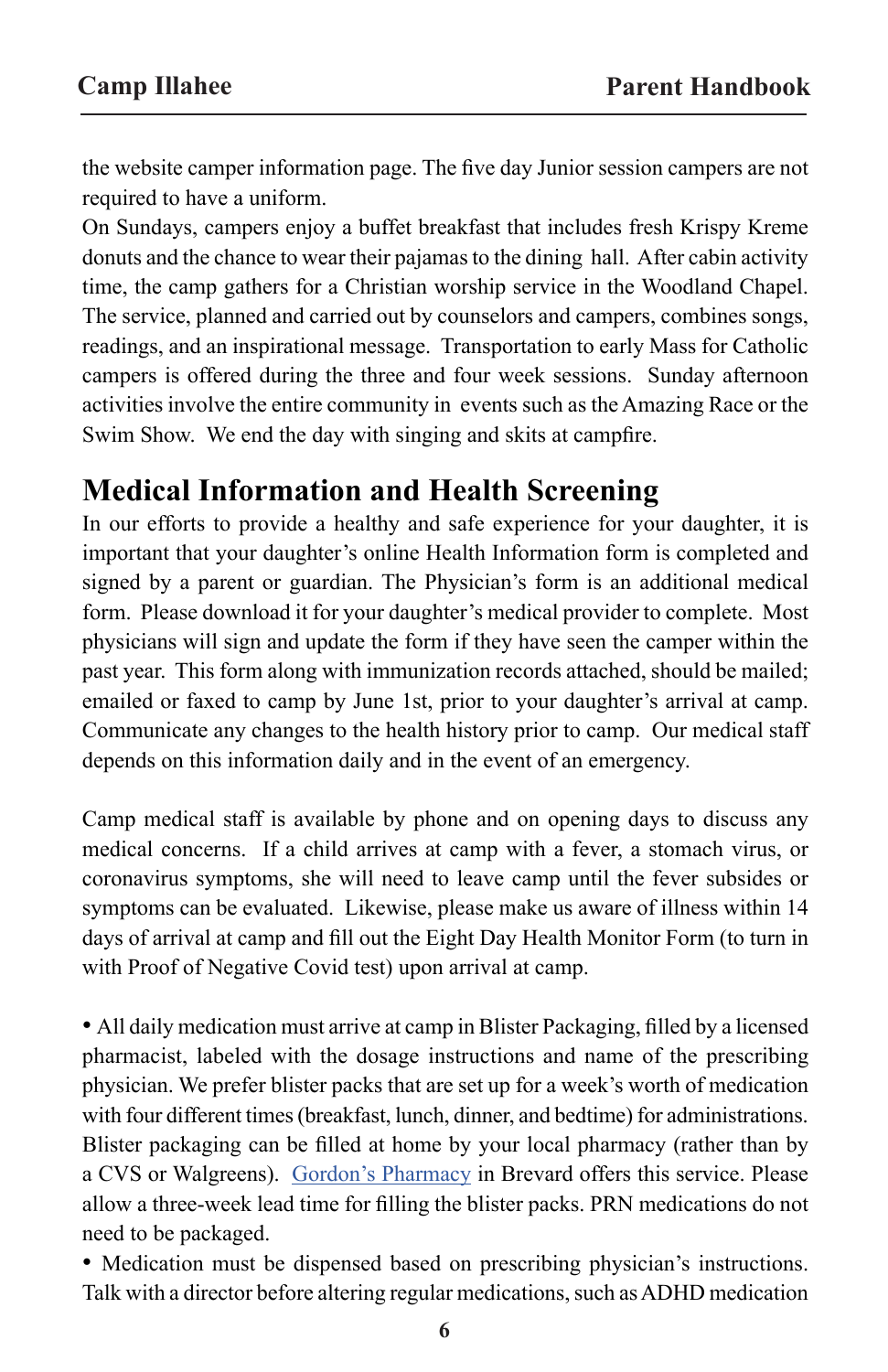or other scheduled prescriptions prior to arrival at camp. Usually is it best not to make changes prior to camp.

• Campers are not allowed to keep any medications in their cabins. ALL medications (with the exception of inhalers for asthmatics and prescription dermatological creams) must be kept in the health center. Please do not send the following over the counter medications to camp as the health center keeps them stocked and treatment procedures from our camp physician will dictate their use: Motrin and Tylenol (fever and pain reducer), Benedryl (anti-itch), Zyrtec (anti-histamine), Neosporin (topical antibiotic), Hydrocortizone cream (topical anti-itch), Tums (gas relief), Miralax (constipation/fiber supplement), Sudafed (decongestant), Mucinex/Delsym (cough suppressant), swimmer's ear medicine and throat/cough lozenges. Epinepherine (used for anaphylaxis) is available for emergency first-aid treatment. Illahee has registered nurses on staff, and a local physician who visits camp twice a week and is available to consult and see campers in his office. Parents will be notified by phone if a camper visits the doctor's office, spends the night in the health center, or has recurring visits to the medical staff.

• Screening campers for lice as well as other health concerns is a routine part of opening day. **Campers arriving with lice are treated at camp on opening day by a lice specialist. Parents will be billed for the cost of the treatment.** While not a health risk, lice pose a huge inconvenience. It is critical to check your daughter's head prior to camp and to be sure to treat any lice and remove nits prior to coming to camp. Please let us know if she or a sibling has been treated within two months of camp. You will find detailed information for screening **on our website.**

#### **Doctor Visits/Pharmacy**

If it is necessary for a camper to visit the doctor's office and/or receive prescribed medications, parents will be notified and billed accordingly. If the doctor's office or pharmacy is unable to submit claims directly to your insurance company, we will forward receipts for your use in filing insurance claims.

#### **Personal Camper Information**

Often months pass between the application process and the opening of camp. If a recent event may affect your child's experience at camp, it is important to make the directors aware of it. Please know that all information is handled in confidence and in the best interest of your child. Be sure to inform us of emotional issues, a

learning difficulty, ADHD, a bed-wetting problem, or a loss or major change in the family so that we can be more prepared to meet your daughter's needs. Likewise, please let us know if your daughter is seeing a counselor or therapist regularly. Information can be provided on the online camper information form or via telephone or email to Laurie.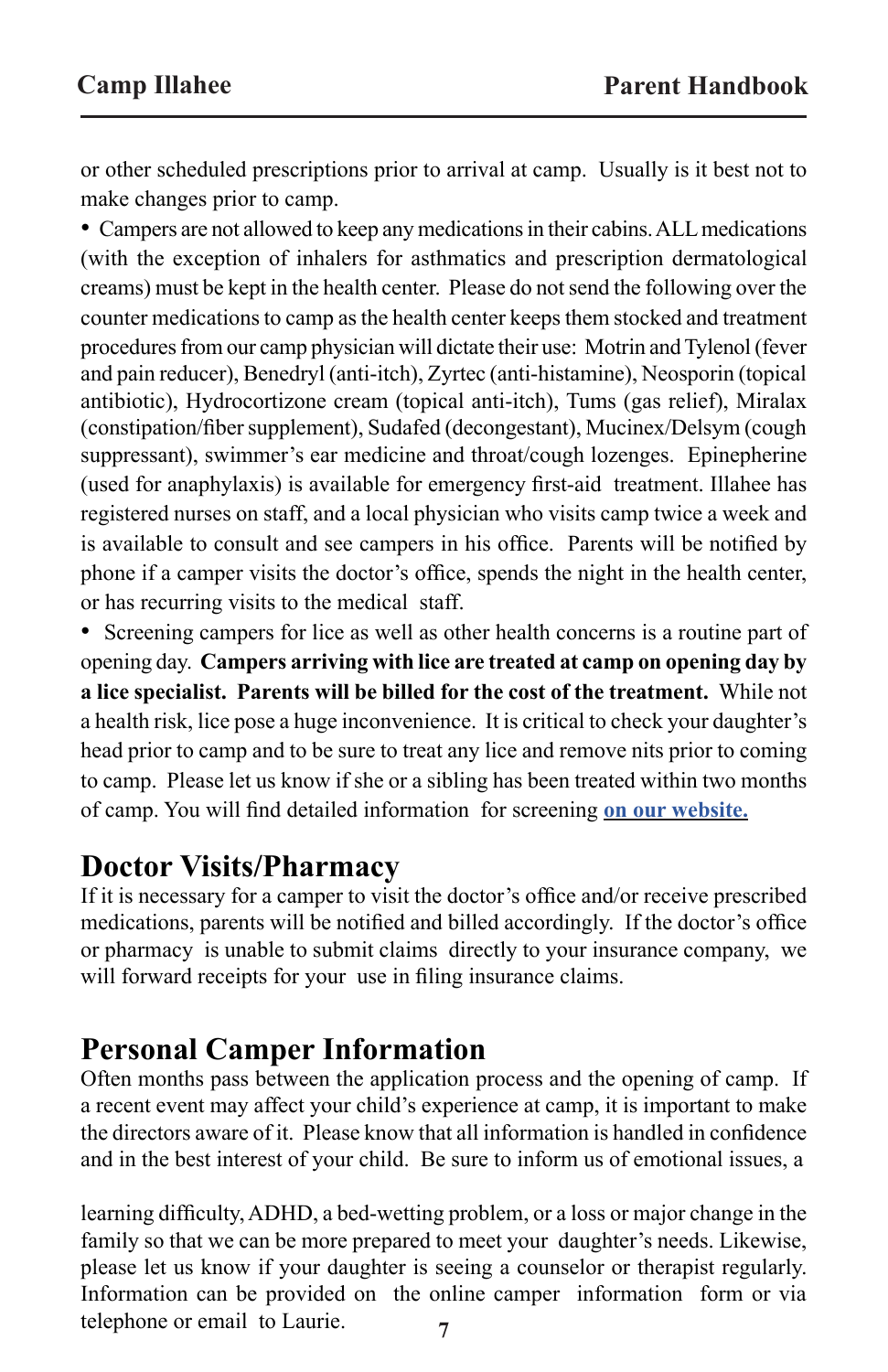#### **Dining Hall and Food Allergies**

Our campers are served three well-balanced meals a day, along with snacks at various times. In addition to meals served family style, fruit, bread, and a well stocked salad bar is available at meals. We will work to accomodate food allergies if verified by a physician. Alternatives may be limited. Please communicate any food allergies, dietary restrictions or special needs to us before camp begins.

#### **Birthdays at Camp**

We make an extra effort to ensure that a camp birthday is a special day. Birthdays are celebrated with songs and a cake for the "birthday queen". She and her cabinmates enjoy celebrating after lunch or dinner. Leaving a small gift at the camp office on opening day for us to give to the birthday girl is also an option.

#### **Mail/Packages**

**Managing packages is time consuming and cumbersome for the office.**  Most forgotten items can be done without and we are happy to provide your daughter with any necessities while she is at camp. **PLEASE DO NOT SEND ANY PACKAGES TO YOUR CAMPER!** Inform family and friends that all **CARE PACKAGES ARE RETURNED TO THE SENDER**. Camp cannot be responsible for returned packages or those held until the end of the session. A highlight of every camper's day is checking the mailboxes for mail. Everyone at camp welcomes letters and postcards. Please do not enclose candy, gum, magazines, or other items with cards or letters as they will be removed by the office staff.

#### **Telephone**

Illahee campers are not allowed to use the telephone except in the event of an emergency. We strongly encourage written communication as a way for campers and families to keep in touch.

#### **E-mail to camper**

You may send one-way emails, which are printed and placed in your daughter's mailbox. A nominal charge for this service helps offset our technology costs and is billed to your camper's Ship Store account. To access the daily updates, log on to My Illahee on the website. Each camper has her own login and password. Camp is unable to set up accounts for relatives or friends and they must get permission and passwords from camper parent directly to access the photos and password protected sections of the websites.